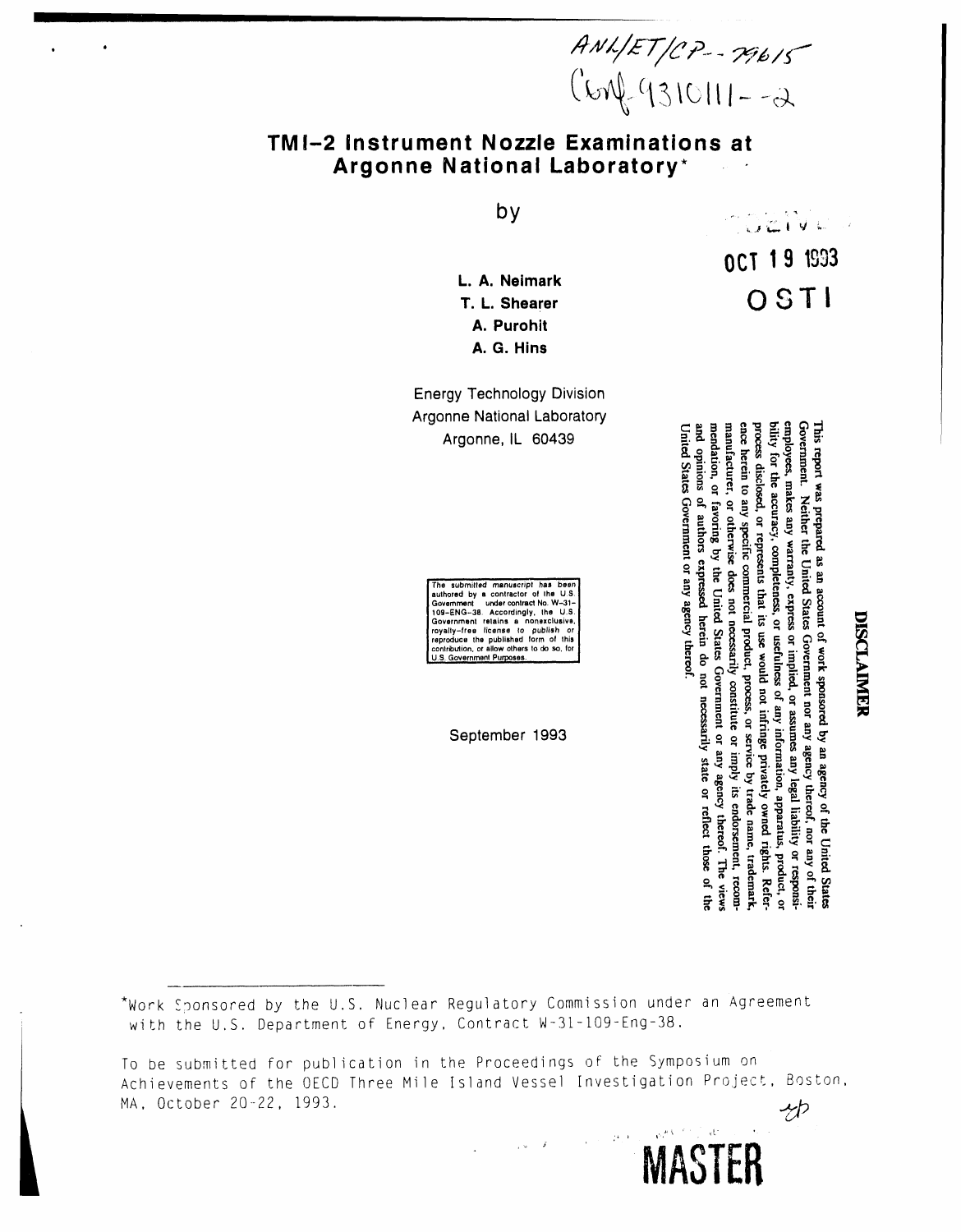# **TMI-2 Instrument Nozzle Examinations at Argonne National Laboratory**

• 0

L. A. Neimark T. L. Shearer A. Purohit A. G. Hins Argonne National Laboratory**-** Ill**i**no**i**s

### Abstract

Six of the 14 instrument-penetration-tube nozzles removed from the lower head of TMI-2 were examined to identify damage mechanisms, provide insight to the fuel relocation scenario, and provide input data to the margin-tofailure analysis. Visual inspection, gamma scanning, metallography, microhardness measurements, and scanning electron microscopy were used to obtain the desired information. The results showed varying degrees of damage to the lower head nozzles, from ≈50% melt-off to no damage at all to near-neighbor nozzles. The elevations of nozzle damage suggested that the lower elevations (near the lower head) were protected from molten fuel, apparen**t**ly by an insulating layer of fuel debris. The pattern of nozzle damage was consistent with fuel movement toward the hot-spot location identified in the vessel wall. Evidence was found for the existence of a significant quantity of control assembly debris on the lower head before the massive relocation of fuel occurred.

\*Work Sponsored by the U.S. Nuclear Regulatory Commission under an Agreement with the U.S. Department of Energy, Contract W-31-109-Eng-38.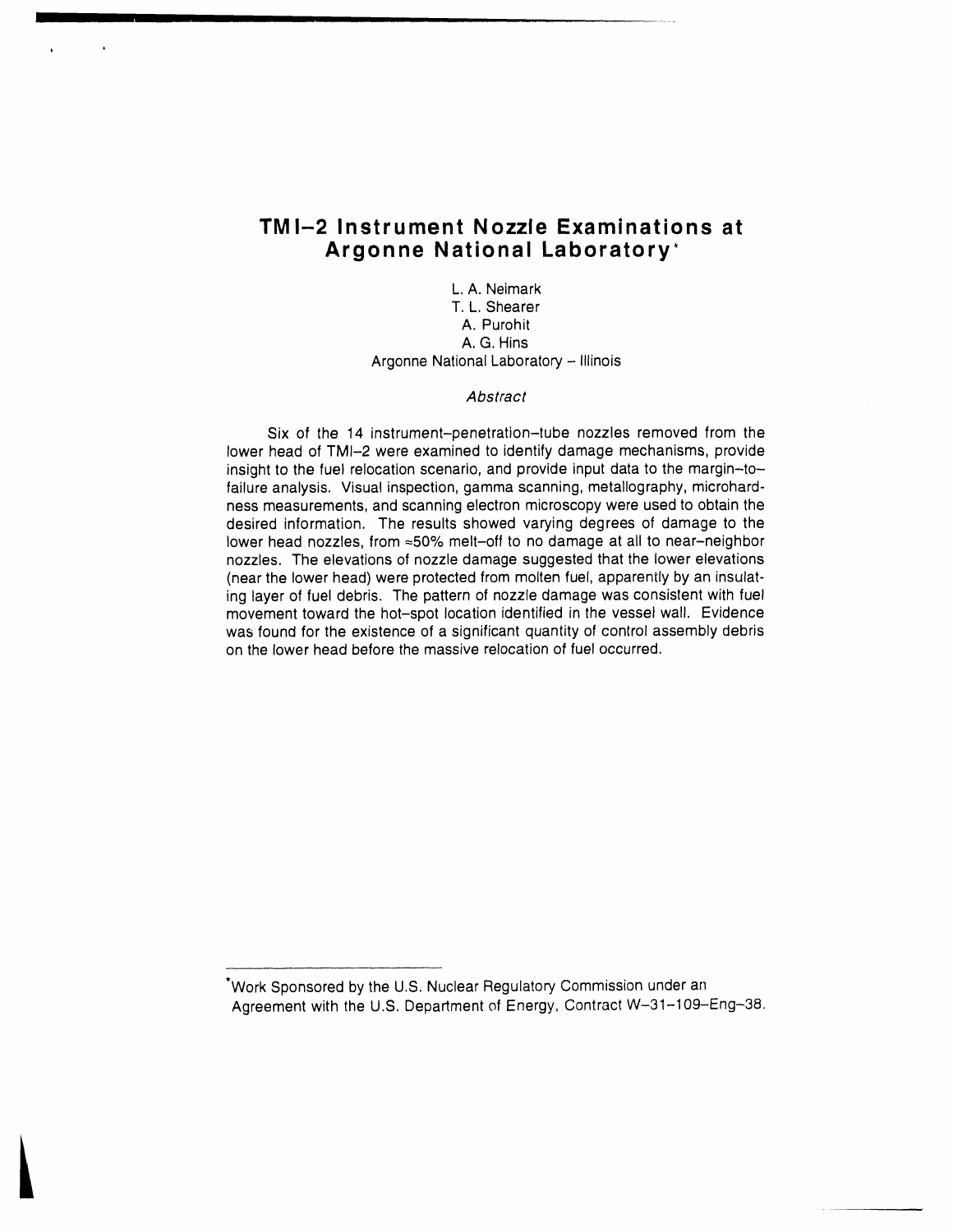#### **INTRODUCTION**

 $\overline{\phantom{a}}$ t

> Fourteen instrument tube nozzle segments were removed from the lower head of the TMI-2 reactor for detailed examinations as part of the Vessel Integrity Project (VlP). Six of these were examined at Argonne National Laboratory-Illinois (ANL) and eight were to be examined at the EG&G Idaho National Engineering Laboratory (INEL). The purpose of the nozzle examinations at ANL was to (1) provide information on the temporal and Iocational movement of fuel onto and across the lower head; (2) estimate peak temperatures of the nozzles from their metallurgical end-state; and (3) determine the mechanisms, modes, and extent of nozzle degradation to evaluate the imperilment of the lower-head containment boundary. Corollary objectives to focus the examinations were (1) determine the nature and extent (axial and radial) of fuel/debris ingress into a nozzle; (2) determine the nature and degree of chemical and thermal interaction between fuel, debris, and nozzles; (3) determine thermal-related metallurgical changes in the nozzle as a function of axial position to evaluate the axial temperature distribution and attempt to quantify temperatures near the vessel; and (4) determine the position and composition of debris adhering to nozzle surfaces to establish a "debris bed depth".

> The nozzle segments received at ANL were from locations D10, E11, H5, H8, L6, and M9. Figure 1 shows the location of these nozzles in the reactor grid plan. These nozzle segments represented a range of thermal damage, i.e., melt-off and surface degradation, found in the fourteen nozzles during the removal operations. Nozzles in the area of E-F/7-9 were significantly more damaged than the peripheral nozzles. The degree of damage to individual nozzles would be indicative of the possible damage, or change in metallurgical condition, of the vessel in proximity to the nozzle. The H8 nozzle was the most heavily damaged of those examined at ANL, having a length of only 70 mm atop a residual stub left on the vessel of only 51 mm. The L6 nozzle, on the other hand, was 241 mm long and showed no outward appearance of any damage. The other four nozzles had either melt-off damage at different elevations (M9 and H5) or different degrees of surface damage (D10 and E11). Thus, the examination of these six nozzles would provide information and insight to satisfy all of the objectives of the examinations.

> The detailed results of these nozzle examinations are reported in Ref. 1. Only the most significant findings will be summarized in this paper.

#### EXAMINATION METHODS

The examination tools used at ANL consisted of visual examination and macrophotoraphy, axial gamma scanning for <sup>137</sup>Cs, macroexamination of cut sur-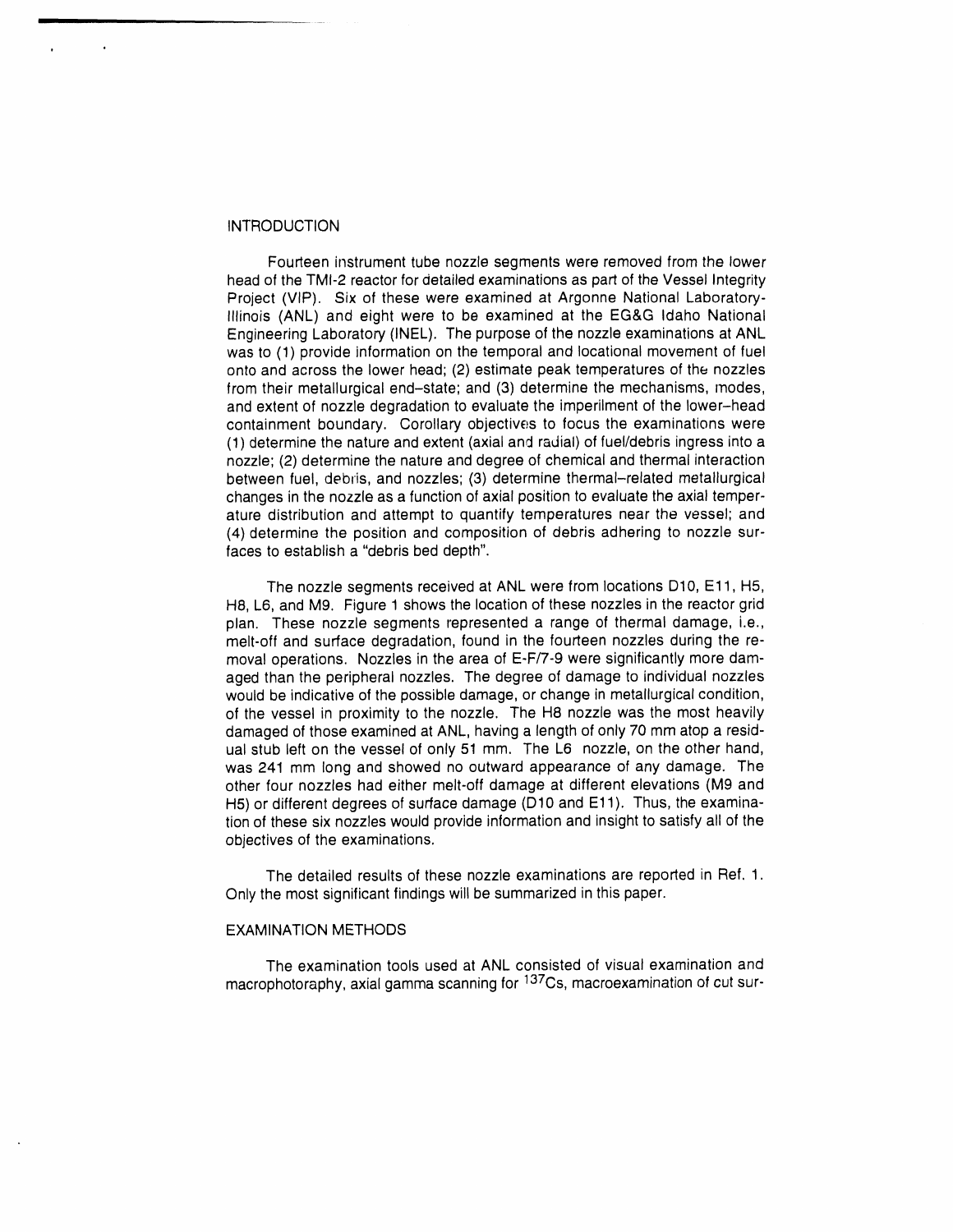

faces, metallography, microhardness measurements, and scanning electron microscopy/energy dispersive X-ray (SEM-EDX) analysis.

#### Fig. 1. Grid Map of TMI Core Showing Locations of Nozzles Examined at ANL

The nozzle segments were systematically sampled for detailed examination to obtain the desired data. The areas sectioned were based on the following attributes: (1) top and bottom locations to obtain information on the hottest (sometimes molten) and coldest (nearest the vessel) temperature extremes in a nozzle; (2) fuel/nozzle interaction areas (nozzle degradation mechanism); (3) indications from gamma scans of fuel penetration into the nozzle; (4) obvious locations of surface layers on a nozzle; and (5) locations of surface cracking (nozzle degradation mechanism).

#### **SIGNIFICANT FINDINGS**

Pattern of Nozzle Damage - To appreciate the significance of the damage findings, the elevation of the damage to a particular nozzle above the bottom of the vessel must be considered. Figure 2 shows the relationships between the elevations of nozzle locations referenced to the lowest nozzle location at H8, while Table 1 provides the actual elevations and segment lengths for the six ANL nozzles. These elevations are important to the understanding of the man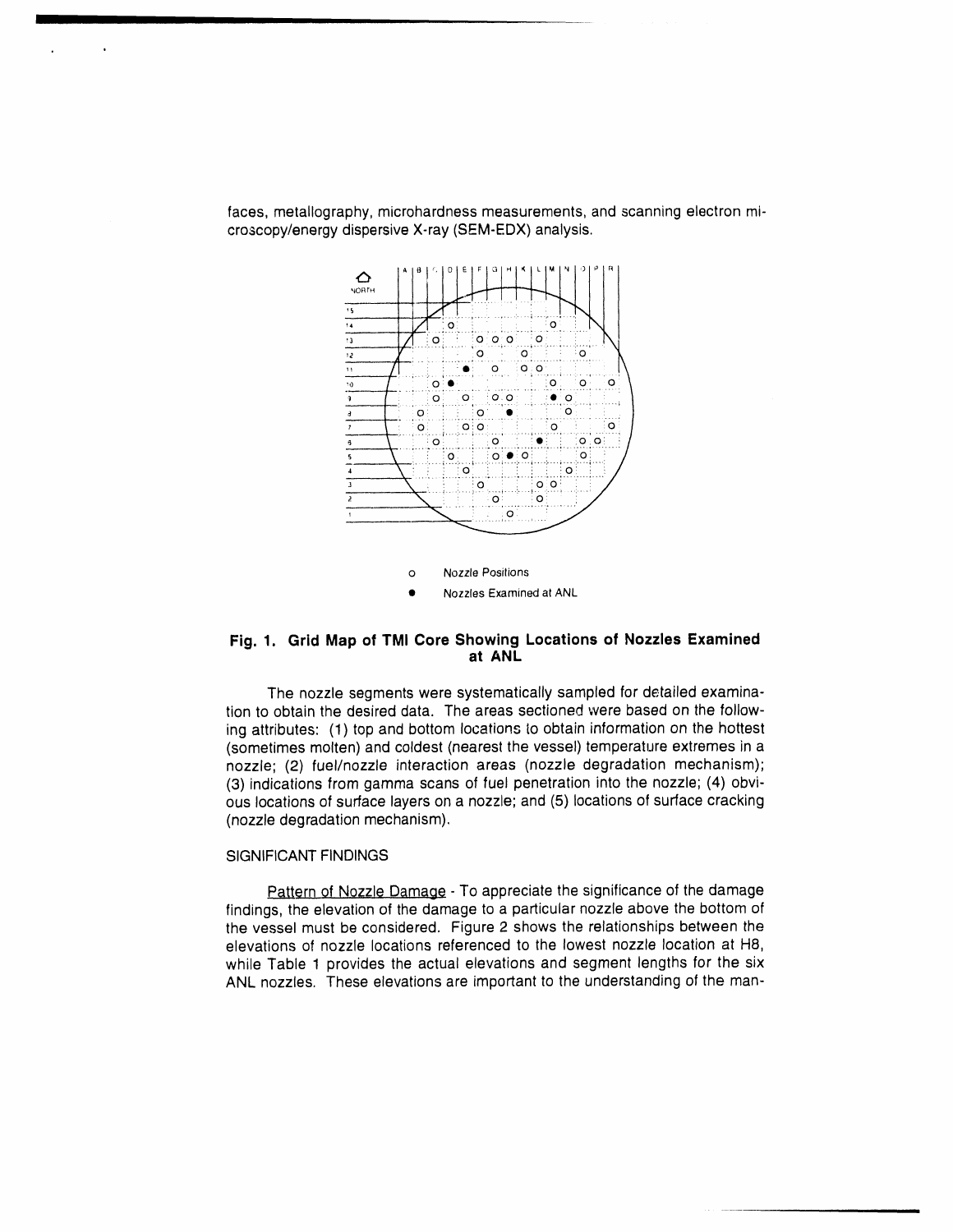ner in which molten fuel debris moved on the lower head and caused the nozzle damage. Figure 3 shows the as-removed appearance of the six ANL nozzles. The tops of nozzles M9 and H5 were clearly melted off an appreciable amount. The transition zone between the molten region and the unaffected lower part of the nozzles was relatively narrow on M9 and more extensive on the shorter H5. These transition zones were typically covered with a thin scale that was basically an iron oxide with entrapped shards of various core debris materials (Fig. 4); the lower areas of the nozzles were clean of adherent scale and showed little, if any, effects of being in contact with very hot core debris.



## **Fig**. **2. Lower-head Area and In-core Instrument Guide Tubes. (MPR No. F-73-30-311)**

Significant fuel penetration into these molten nozzles was essentially limited to the melted and scaled elevations, i.e., the hot top of the nozzle. The material found in the top of nozzle Mg, Fig. 5, was a mixture of solidified fuel and nozzle remnants in a matrix of chromium-oxide, from the Inconel 600 nozzle material, different from the Fe-based oxide scale on the outside if the nozzles. It is believed that the downward mobility of the trapped fuel was dominated, and limited, by the Cr-oxide (Cr<sub>2</sub>O<sub>3</sub> melts at 1990 $^{\circ}$ C).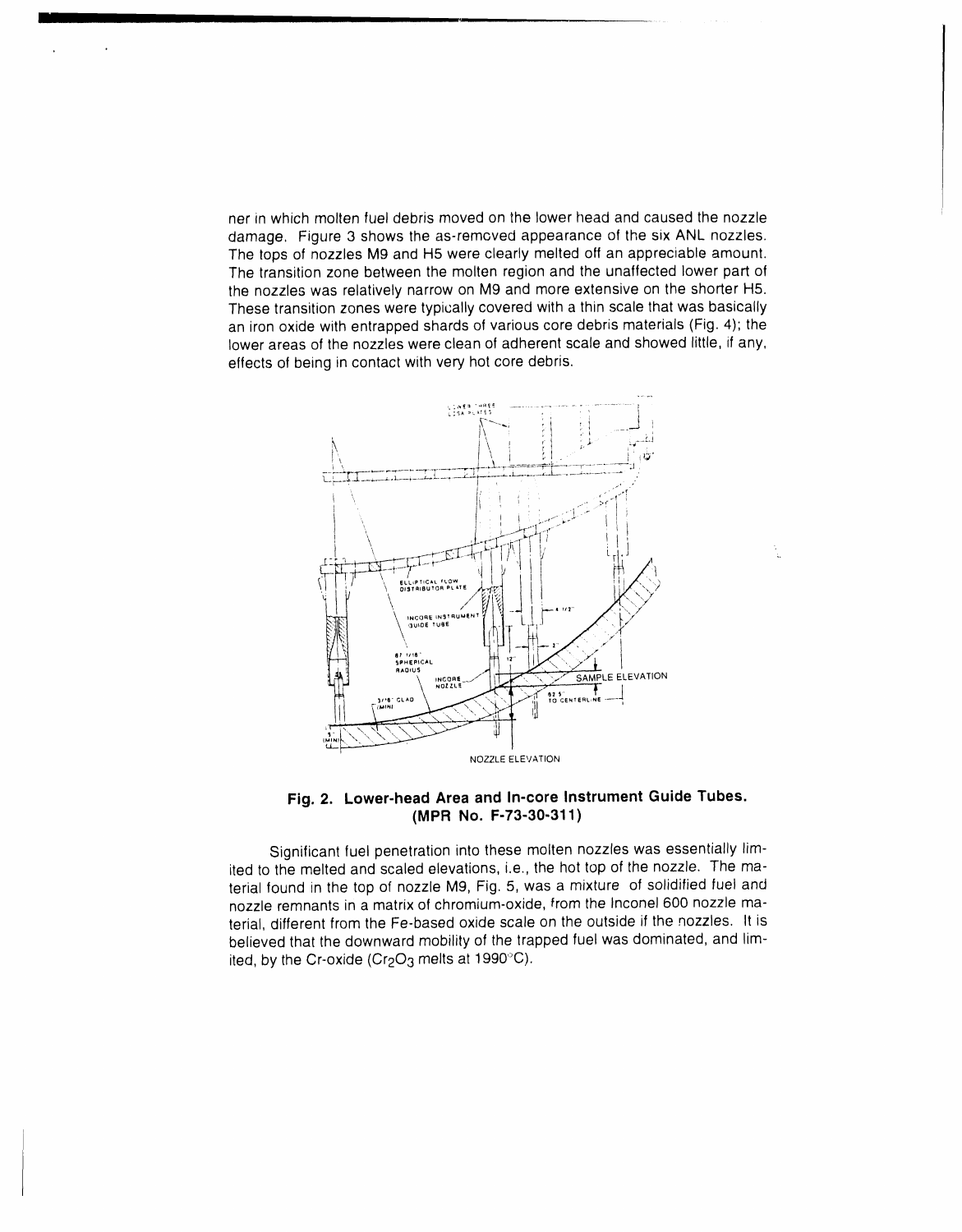|                 | Elevation                | Segment<br>Length,<br>mm | Stub<br>Length,<br>mm | Elevation of<br>Top of<br>Segment, <sup>a</sup><br>mm | <b>Fuel Penetration</b><br>Elevation above<br>Nozzle Base, b |
|-----------------|--------------------------|--------------------------|-----------------------|-------------------------------------------------------|--------------------------------------------------------------|
| Nozzle          | of Nozzle<br>Base,<br>mm |                          |                       |                                                       |                                                              |
|                 |                          |                          |                       |                                                       |                                                              |
| M9              | 119                      | 254                      | 26c                   | 280                                                   | 241                                                          |
| L6              | 94                       | 241                      | 64 <sup>c</sup>       | 305                                                   | 75                                                           |
| H5              | 107                      | 146                      | $\circ$               | 146                                                   | 89 max<br>$117$ min                                          |
| H8              | 0                        | 70                       | 51                    | 121                                                   | <64                                                          |
| D <sub>10</sub> | 244                      | 235                      | 57 <sup>c</sup>       | 292                                                   | 55 max<br>184 min                                            |
| E <sub>11</sub> | 221                      | 225                      | 77c                   | 302                                                   | 204                                                          |

## **Tabl**e **1. ANL Nozzle Segment Lengths, Elevations, and Fuel P**e**n**e**tration D**e**pths**

aReferenced to nozzle base.

bBa**s**edonly **o**n gamma **s**cans.

CCalculated as the difference between 305 mm and the sum of the two known values. Measurements of stub lengths for D10 and E11 from photographs were not deemed sufficienlly

accurate because **o**f anqle of pho**t**o**.**

The H8 nozzle segment received at ANL was only the bottom portion of a longer post-accident segment, the top of which was broken off during the removal operations. The top surface of the bottom portion, shown in Fig. 3, was smooth compared to the melted regions of M9 and H5. Upon detailed examination by SEM-EDX, it was found that this surface had been reacted extensively with a molten Zr-rich phase which contained ingots of Ag-Cd. These elements would have come from control assembly components that apparently melted early in the accident and deposited on the lower head in advance of the major fuel flow there. Intergranular penetration of Ag-Cd was found in a number of nozzles and into the surface of the vessel.2

In contrast to the melted condition of nozzles M9 and H5, nozzle L6, almost midway between them on the lower head, showed no external damage at all. This indicates that the fuel movement in the lower head was not one unified flow, but rather individual flows coming from different directions.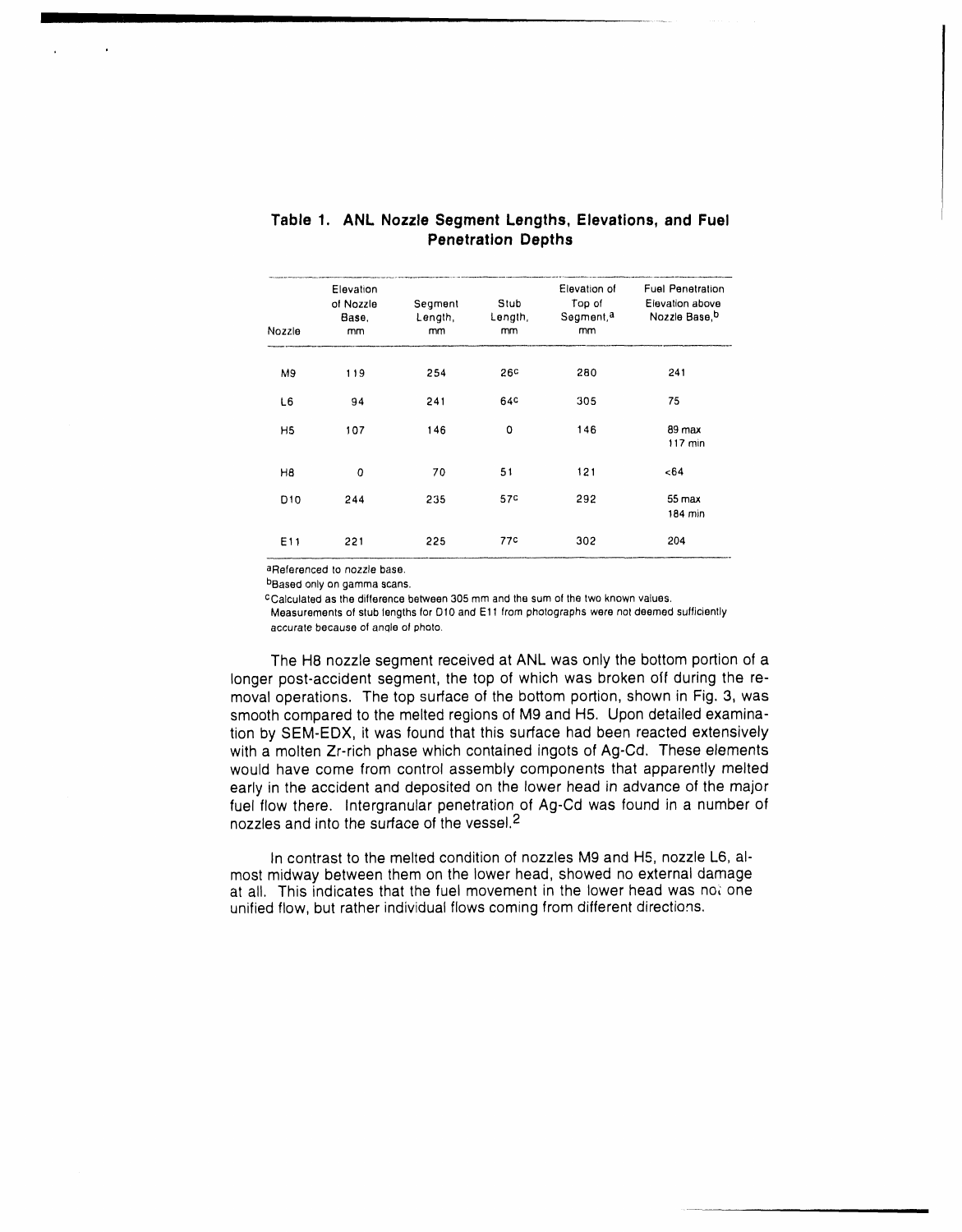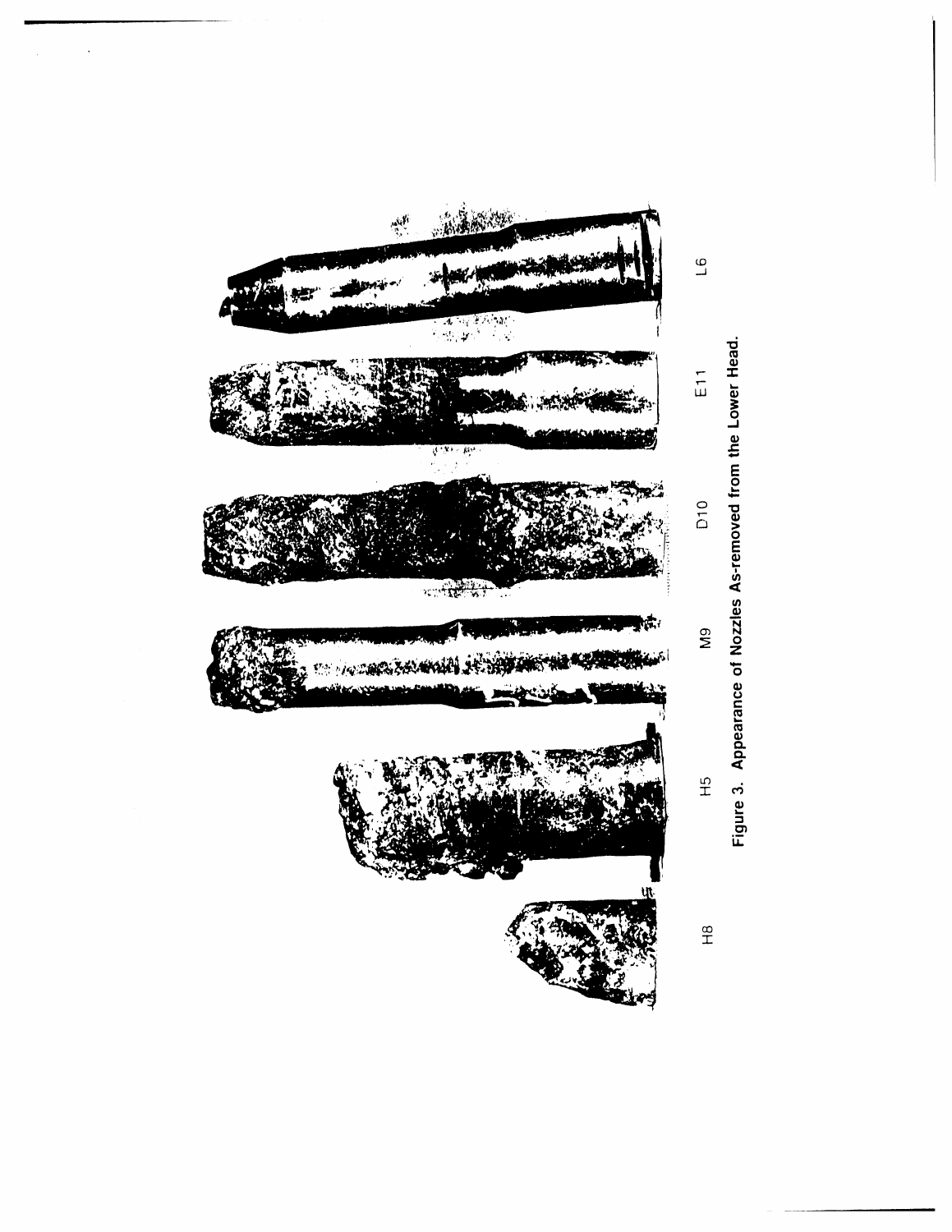

Fig. 4. Layer of Debris on Outer Surface of D10 at the 82-mm Elevation.  $(190X, 281852)$ 



Fig. 5. Longitudinal Section Through Top of Nozzle M9 (7X).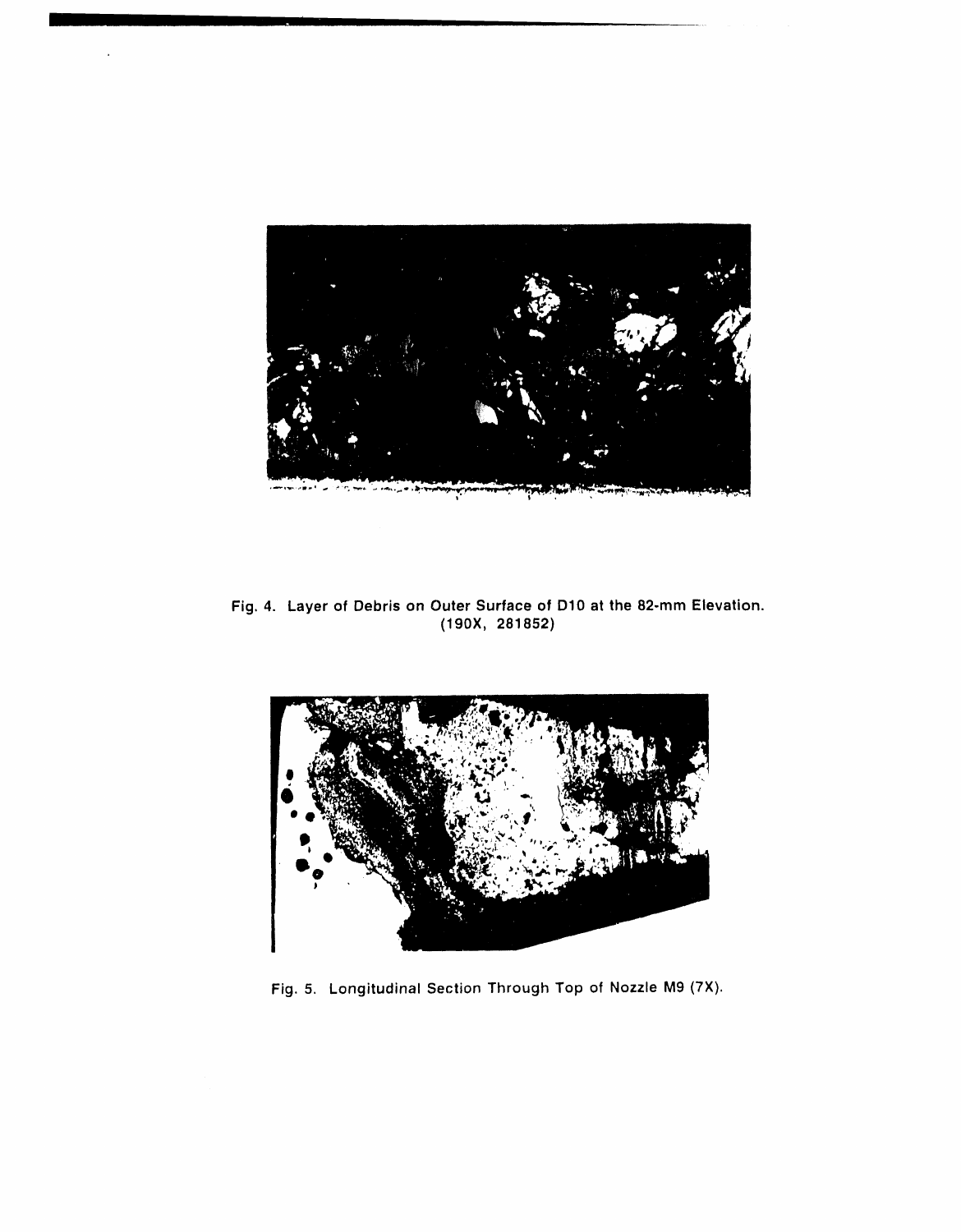Although the surface of nozzle L6 was clean, the nozzle contained solidified fuel masses down to within 75 mm of its base, the deepest penetration in any nozzle. This deep penetration is attributed to the lack of fuel/nozzle interaction that would have formed a binding Cr-oxide. Because both the nozzle and its overlapping guide tube were undamaged, the source of this fuel is not obvious in that it appears to have been physically impossible for molten fuel to have come up under the guide tube and down into the nozzle without damaging either. It must be concluded that the fuel came down directly through the guide tube from somewhere up in the reactor.

Nozzle D10 was a peripheral nozzle that appears to have been on the edge of the flow of molten fuel. One side of the nozzle was heavily crusted over its entire height, while the other side, in a 180° arc, showed only the more common light surface scale. Upon sectioning it was found that an unexplained internal pressurization had pushed out the hot, crusted side of the nozzle making it egg-shaped in cross section. The internal pressure created a crack in the outer surface of the nozzle and had also collapsed the inner Inconel 600 tube of the instrument string. The body of the nozzle had undergone intergranular hottearing, which apparently penetrated to the surface and formed the crack. The non-uniform damage indicates that it occurred quickly, with no time for heat transfer to the rest of the nozzle. This could be expected at the edge of a fuel flow coming to rest up against the nozzle.

The last nozzle, E11, was damaged only at its tip, below which was a fairly extensive area of the Fe-based scale. Melting was limited to the inner and outer surfaces of the tip, with indications of rapid melting and solidification. Fuel penetration was relatively deep, compared to that in M9, apparently because the temperature at the top was too low to form Cr-oxide, which likely would have bound up downward fuel movement. Instead, the material in the tip of the nozzle was in an Fe-based oxide, similar to that of the surface scales.

Two principal points may be concluded from the variable degradation of the instrument tube nozzles. First, considering that most of the nozzles on the lower head were covered with a hard, solidified layer of fuel debris, but that nozzles such as L6 sustained no outward damage from contacting this debris, it can be concluded much of this debris acted as an insulator, and protector, of both the nozzles and the lower head. The absence of virtually any indication of degradation in the bottom parts of even nozzles whose tops had melted indicates that what was likely the first fuel debris to reach the lower head solidified relatively quickly and built up a significantly thick insulating layer. Once this layer had built up it was the later material to arrive on top of the initial material that melted off the tops of those nozzles that were exposed. The elevations at which these melt-offs occurred provides evidence for the thickness of the initial protective layer at various locations around the lower head. Thus, because the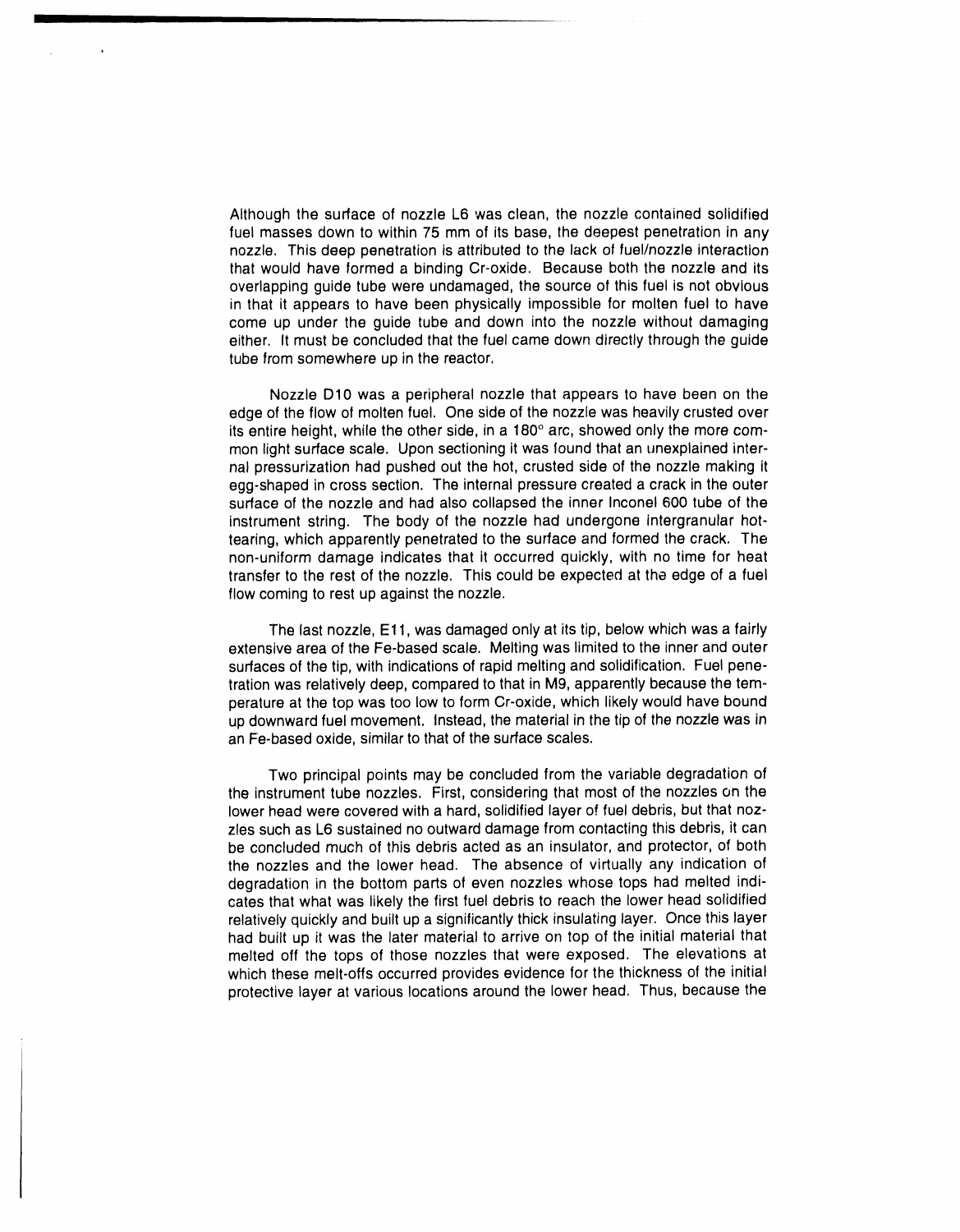nozzl**e**s **in** th**e** v**esse**l h**o**t**-s**pot ar**e**a of E-F/7-9 w**e**r**e** m**e**lt**ed** down th**e** mo**s**t In**d**icates only an initially thin **i**nsulatinglayer exi**s**ted there, which appar**e**ntly wa**s**th**e** reason the hot-spot formed where it did.

The second point that may be concluded i**s** that the fuel debris movement across the lower head was not one massive, unidirectional flow, but rather more likely, a number of flows from different direct**i**ons. This d**e**rives from the lower head locations where specific nozzles melted off and the elevations at which they melted. The melt-off of Mg, in the eastern side of the lower head, at a relatively high elevation indicates a thick initial layer there with the subsequent hot fuel moving downward toward the reactor center off this thick crust. Similarly, nozzles H5 and G5 were melted off atop a somewhat thinner initial crust, whereas nozzle L6 did not melt becau**s**e it was totally covered initially with relativ**e**ly cold debris. These crust th**i**cknesses are likely indicative of the amount o**t** material that initially fell on these locations, and indeed these locations correlate with the locations in the elliptical flow distributor through which debris is **b**elieved to have come. Debri**s**flowing downward atop initial crusts at M9 and H5 would effectively be going toward the grouping of short, melted-off nozzles where the vessel hot-spot occurred.

Penetration of Materials into Nozzles - The penetration of gamma-active materials downward into the nozzles was estimated from the <sup>137</sup>Cs gamma activity profiles and the results are summarized in Table 1. It was assumed that the gamma activity was associated with fission products in fuel and, therefore, the results are reported as "fuel penetration." Metallic debris, essentially molten Inconel from the nozzle, were also found in the nozzles, but not tabulated.

Although porous, ceramic-appearing material was seen in the as-cut transverse sections at elevations below the nozzle tops, such as in H8 and L6, there seemed to be difficulty in retaining it during the subsequent sectioning operations to form metallographic mounts. This would attest to the friable nature of the material. Fuel material that was retained at the lower elevations in most cases had two features. First, it appeared to be inthe early stages of transformation to U-rich and Zr-rich phases, indicating relatively rapid cooling. Second, it contained Fe, AI, and Cr in the grain boundaries, indicating likely fluidity significantly below 2000°C. That would aid the fuel's mobility to the elevation where it finally solidified.4

In nozzles M9 and H5, which melted off, the penetration was shallow, indicating a quick melting and relatively rapid cooling, the phase transformations in the fuel areas notwithstanding. It is likely that the melting point of Cr-oxide dominated the mobility of this material before thermal equilibrium and lowermelting eutectics could form. The phase transformation of the fuel would have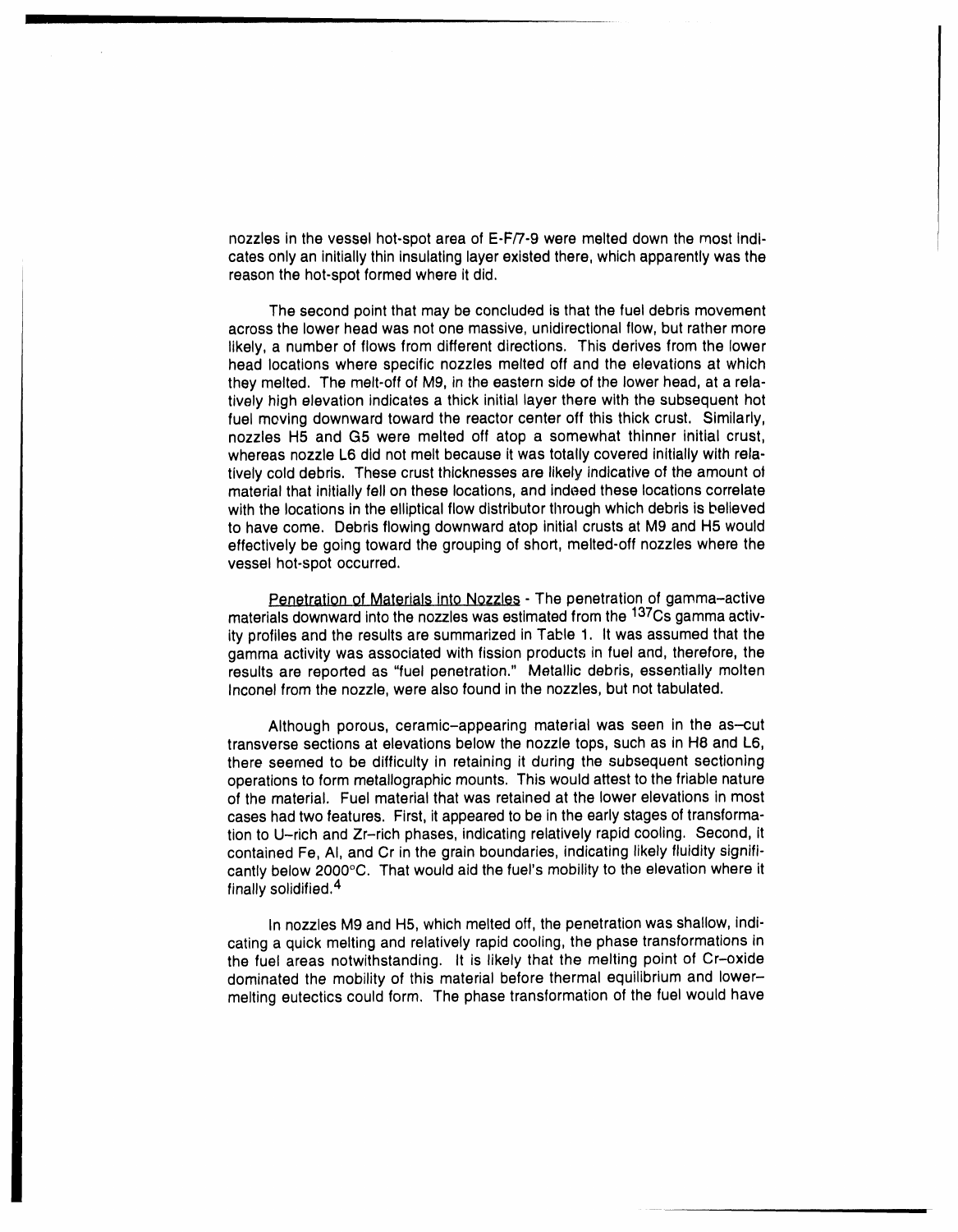occurred below 1990°C while the solidified fuel was trapped in the insulating Croxide.

The fuel in the tops of D10 and E11 differed from that in M9 and H5 in that it was trapped in an Fe-- rather than a Cr-based matrix. This reflects two things. First, the Inconel did not readily give up its Cr to oxidation, probably because the temperature was too low. Second, the source of the fuel and the Fe-based matrix was probably the same as that of the Fe-based surface scales. That many of the fuel particles were shards and not solidified in-situ masses indicates that the fuel flow in this region of the vessel was cooler than the flow that contacted M9. H5, and H8. This is consistent with a scenario that has the fuel flow coming to the vessel hot spot from the east and south and piling up on the far side against D10 and E11. (Note that the surface crust and major heating load was only on one side of D10.)

Presence of Control Assembly Materials - Four of the six nozzle segments examined at ANL were under control rod assemblies: M9, L6, H5, and H8. One, D10, was beneath an axial power shaping rod that contained 914 mm of Ag-In-Cd clad in stainless steel. The last, H5, was beneath a burnable poison rod that contained Al<sub>2</sub>O<sub>3</sub>-B<sub>4</sub>C pellets clad in Zircaloy. There is pervasive evidence from the ANL examinations that materials from assemblies containing Ag-In-Cd deposited in some form, probably as solid particulates, on the lower head before the principal fuel flow occurred at 226 minutes. Unfortunately, there is no direct, unequivocal evidence that a control rod debris bed existed on the lower head. Most, if not all, of such a control rod debris bed would have re-melted when it came in contact with even the initial, cooler fuel that reached the lower head first; possibly it would have been consumed into it. Therefore, evidence for such a bed would now be, at best, on a microscopic scale and fortuitously derived.

The first evidence that the control materials were on the lower head before the fuel flow arrived was the finding of Ag-Cd nodules and  $\ln$ -Fe-Ni-Zr phases solidified in situ in the vessel cladding cracks in the E6 and G8 boat samples.<sup>2</sup> Second, the liquid that ablated nozzle H8 was overwhelmingly Zr-rich and contained Ag-Cd masses. The Zr:U ratio of ≈8.5:1 was far in excess of the Zr/U ratios found in fuel masses that were analyzed. This excess of Zr would be from the Zircaloy shroud tubes in the control assemblies. The minimum depth of the Zr--containing debris bed at this location would have been =120 mm.

Third, the findings of Ag and Ag-Cd inclusions deep beneath the surfaces in most of the nozzles in a form of liquid metal penetration indicates that there was a laver of control materials either adhering to the surface ready to be melted when contacted by the hot fuel, or there was a thick debris bed up against the nozzle that would yield the same result. That liquid Ag-Cd had penetrated the inconel nozzles somewhat before nozzle melting occurred is evi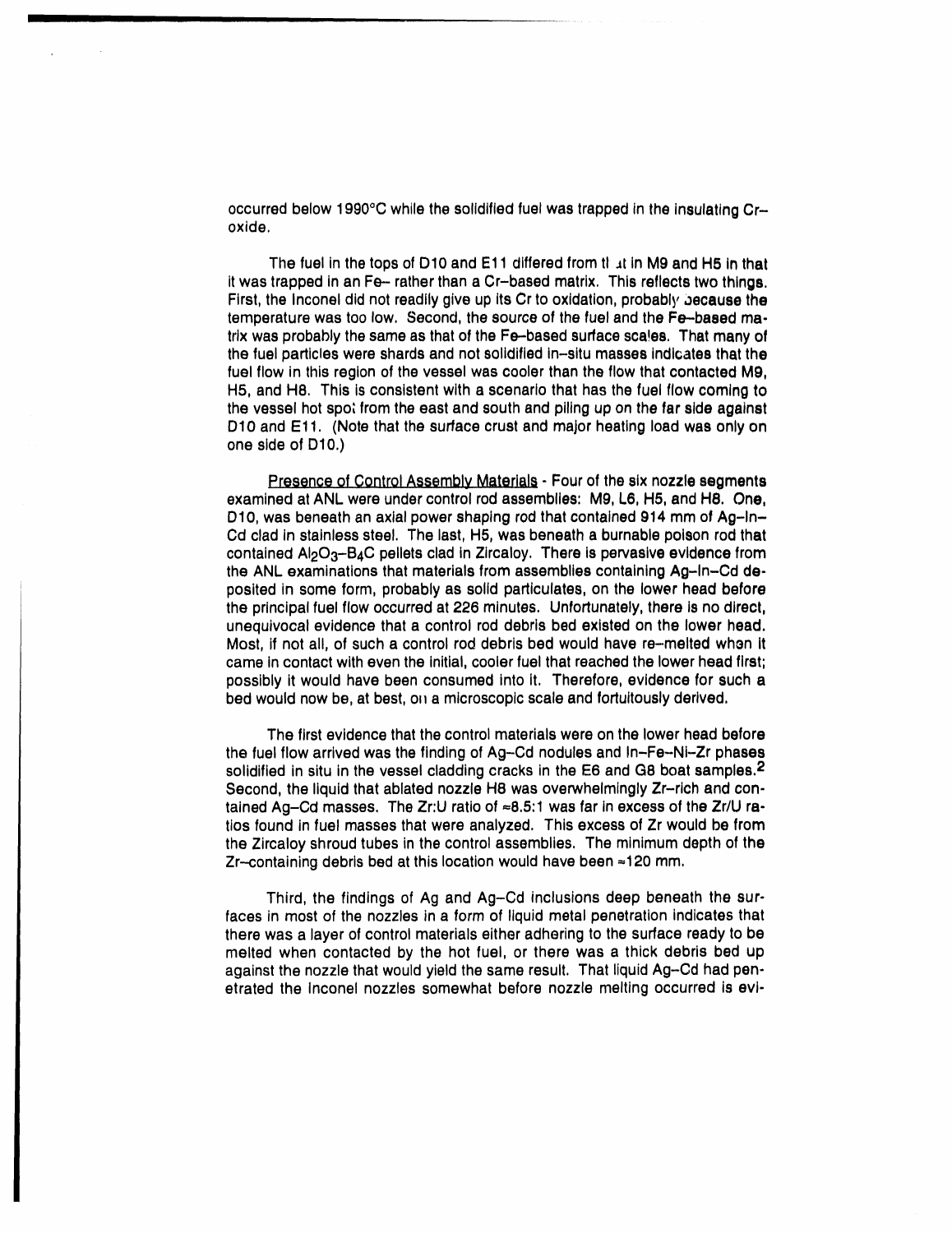denced by the apparently vapor-pressure-derived bubbles containing Ag-Cd deposits in the molten inconel tops of some nozzles. And last, the finding of a layer of 10-µ particles of Ag-Cd beneath a fuel debris scale on nozzle E11.

The significance of a control material debris bed could be two-fold. First, the intergranular penetration of the vessel cladding by Ag-Cd may have played a role in the hot-tearing of the cladding. And second, its interaction with the nozzie material was a low-elevation degradation mechanism that may have allowed greater penetration of molten fuel into nozzle H8 than otherwise would have occurred. A third consideration, a significant insulating effect of the debris bed on the thermal impact to the vessel, could not be supported by a heat transfer analysis.

#### **CONCLUSIONS**

The following relevant conclusions were reached from the nozzle examinations:

- The nature of the degradation of nozzles M9, H5, and H8 indicate that  $\mathbf{1}$ . their melt-off was by liquid fuel coming at the nozzles at an elevation ranging from =140 to 270 mm above the lower head. Surface scale on the nozzles below the melt-offs suggests that the liquid was atop a crust of solidified and partially solidified fuel debris that had been cooled below its solidus by contact with the lower head.
- The flow of very hot material on the lower head followed multiple paths. 2. nozzles M9. H5, and H8 suggest that flows occurred from the east and south, but apparently did not affect nozzle L6 because it had already been covered by cooler material that reached the lower head first.
- The fuel debris in and on nozzles D10 and E11 and the one-sided degra-З. dation of D10 suggest that these nozzles were at the periphery of the fuel flow, likely on the cooler far side.
- The pattern of nozzle degradation and the assumed fuel flow directions 4. are consistent with a vessel hot spot at E-F/7-8 where there apparently was little initial protective crust.
- Significant nozzle temperatures ranged from 1400°C (melting) at 140 mm 5. from the vessel at H5, down to ≈1000°C, based on Ni-Zr eutectic temperature of 961°C, at 64 mm from the vessel at H8.
- In addition to melting, nozzle degradation mechanisms were ablation by 6. liquid Zr, intergranular penetration by Zr and Ag-Cd, chemical interaction